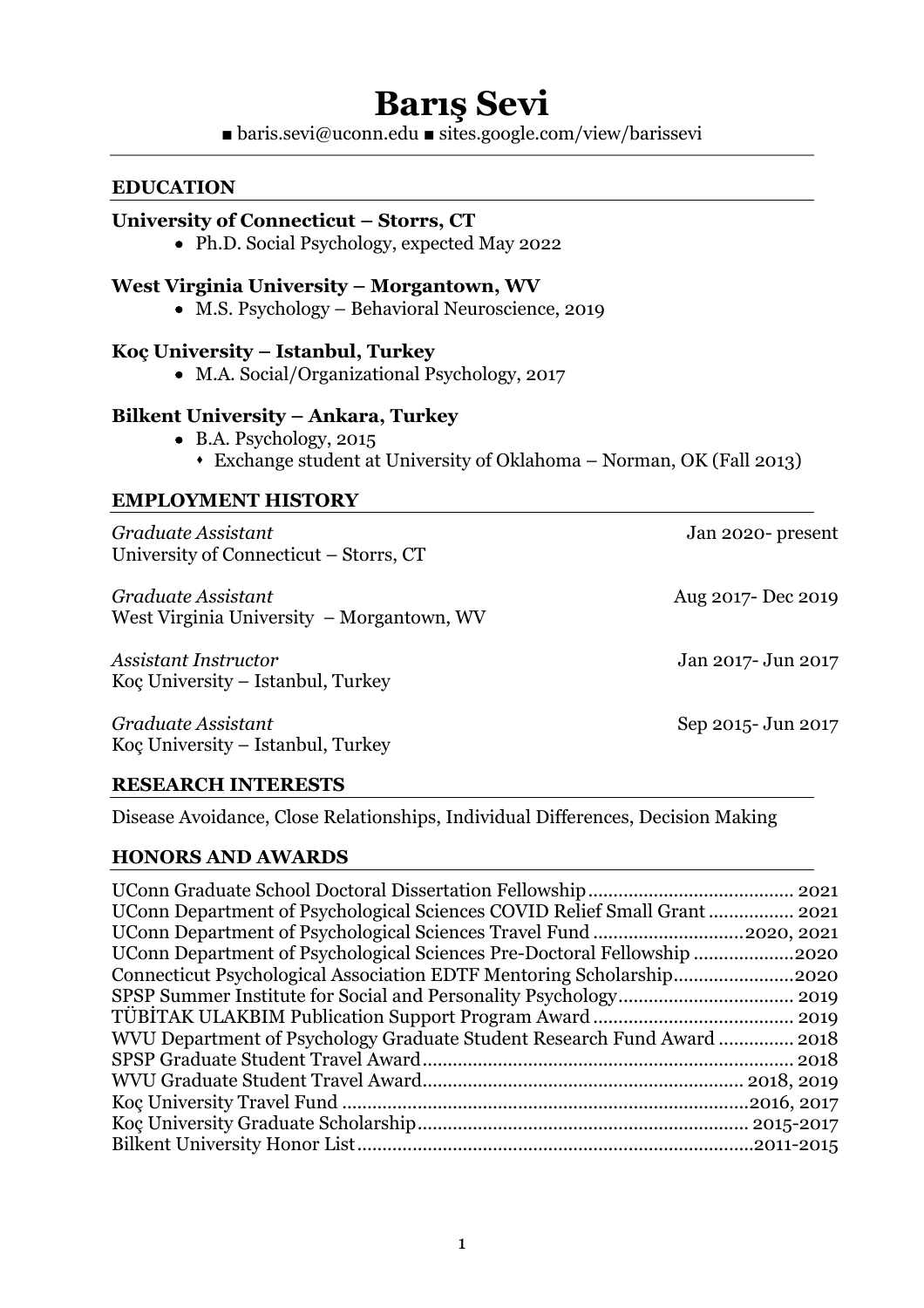#### **PEER REVIEWED PUBLICATIONS**

 $* h_{index} = 9$ 

- **Sevi, B.** & Shook, N. J. (2021). The relation between disgust sensitivity and risktaking propensity: A domain specific approach. *Judgment and Decision Making, 16*(4), 950-968.
- Urganci, B., **Sevi, B.,** & Sakman, E. (2021). Better relationships shut the wandering eye: Sociosexual orientation mediates the association between relationship quality and infidelity intentions. *Journal of Social and Personal Relationships, 38*(4), 1401-1409.
- Wilson, J., **Sevi, B**., Strough, J., & Shook, N. J. (2021). Age differences in risk aversion: Now you see them, now you don't. *Aging, Neuropsychology and Cognition.*
- Sakman, E., Urganci, B., & **Sevi, B.** (2021). Your cheating heart is just afraid of ending up alone: Fear of being single mediates the relationship between attachment anxiety and infidelity. *Personality and Individual Differences, 168,* 110366.
- **Sevi, B.**, Urganci, B., & Sakman, E. (2020). Who cheats? An examination of light and dark personality traits as predictors of infidelity. *Personality and Individual Differences, 164*, 110126*.*
- Shook, N. J., **Sevi, B.**, Lee, J., Oosterhoff, B., & Fitzgerald, H. N. (2020). Disease avoidance in the time of COVID-19: The behavioral immune system is associated with concern and preventative health behaviors. *PLoS ONE, 15*(8), e0238015.
- Wilson, J. M., Lee, J., Oosterhoff, B., Fitzgerald, H. N., **Sevi, B.**, & Shook, N. J. (2020). Job insecurity and financial concern during the covid-19 pandemic are associated with worse mental health. *Journal of Occupational and Environmental Medicine, 62*(2), 686-691*.*
- **Sevi, B.** & Dogruyol, B. (2020). Looking from the bright side: The light triad predicts Tinder use for love. *Journal of Social and Personal Relationships, 37*(7), 2136-2144*.*
- Fitzgerald, H. N., **Sevi, B.** & Shook, N. J. (2020). Fraudulent health claims: Further consideration of the role of emotions. *Social Science & Medicine*, *259*, 112979.
- Pasha-Zaidi, N., Afari, E., Urganci, B., **Sevi, B.**, & Durham, J. (2020). Investigating the relationship between adverse childhood experiences (ACEs) and resilience: A study of undergraduate students in Turkey. *Journal of Aggression, Maltreatment, and Trauma, 29*(10), 1204-1221.
- Yilmaz, O., Bahcekapili, H., Harma, M, & **Sevi, B.** (2020). Intergroup tolerance leads to subjective morality which in turn is associated with (but does not lead to) reduced religiosity. *Archive for the Psychology of Religion, 42*(2), 232- 243.
- **Sevi, B.**, Altman, N., Ford, C. G. & Shook, N. J. (2019). To kneel or not to kneel: Right-wing authoritarianism predicts attitudes toward NFL kneeling protests. *Current Psychology, 40,* 2948–2955*.*
- **Sevi, B.** (2019). The dark side of Tinder: The dark triad as correlates of Tinder use*. Journal of Individual Differences, 40*(4), 242-246.
- Shook, N. J., Delaney, R., Strough, J., Wilson, J., **Sevi, B**., & Altman, N. (2019). Playing it safe: Dispositional mindfulness partially accounts for age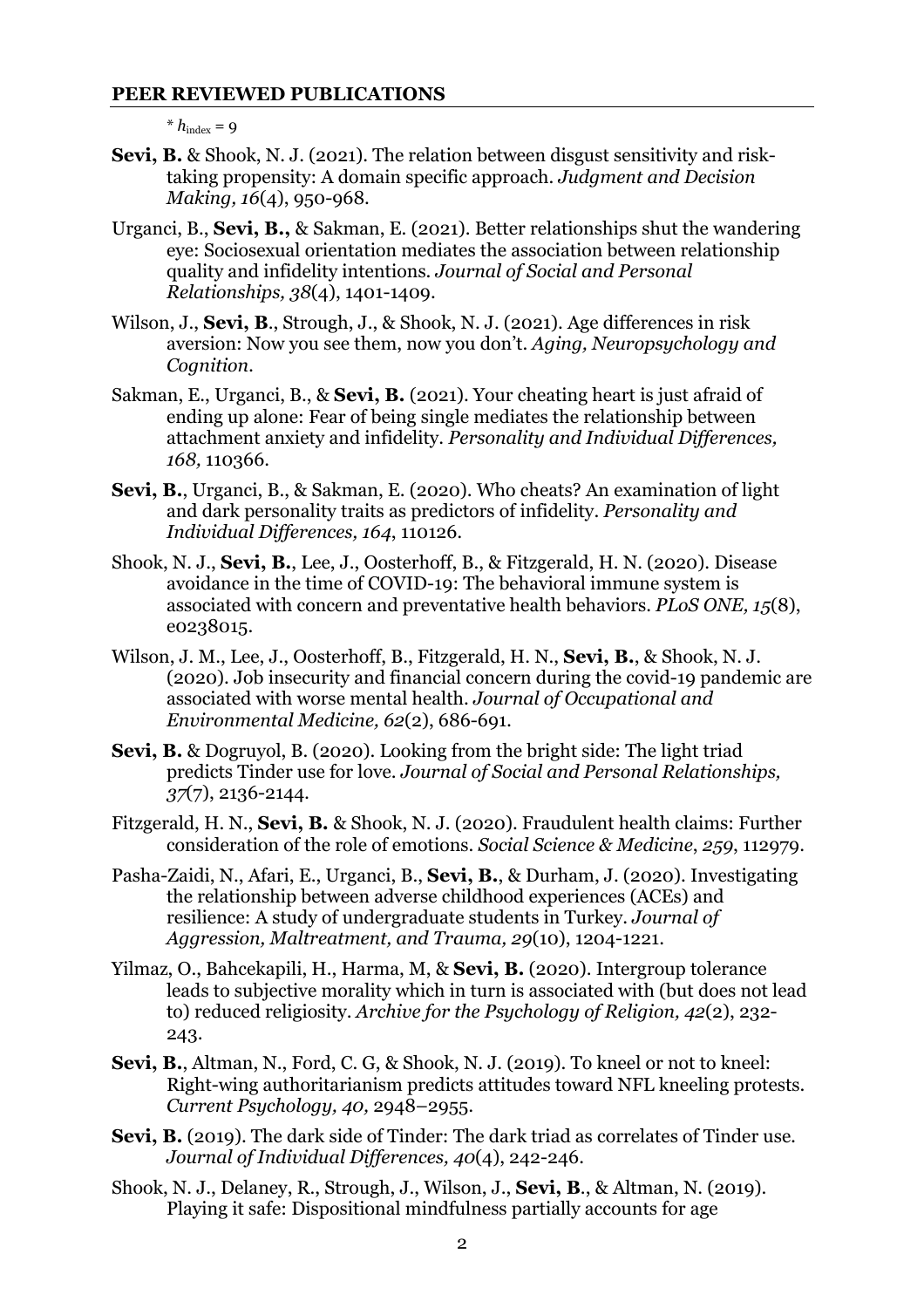differences in health and safety risk-taking propensity. *Current Psychology, 40,* 2142–2152.

- **Sevi, B.** (2018). Brief report: Tinder users are risk takers and have low sexual disgust sensitivity*. Evolutionary Psychological Science, 5*(1), 104-108*.*
- Pasha-Zaidi, N., Afari, E., **Sevi, B.**, Urganci, B., & Durham, J. (2018). The responsibility of learning: A cross-cultural examination of the relationship of grit, motivational beliefs, and self-regulation among college students in the US, UAE, and Turkey. *Learning Environments Research*, *22*(1), 83-100.
- **Sevi, B.** & Eskenazi, T. (2018). The impact of perceived threat of infectious disease on the framing effect. *Evolutionary Psychological Science, 4*(3), 340-346*.*
- **Sevi, B.,** Aral, T, & Eskenazi, T. (2017). Exploring the hook-up app: Low sexual disgust and high sociosexuality predict motivation to use Tinder for casual sex. *Personality and Individual Differences, 133*, 17-20.
- Tybur, J.M., Inbar, Y., Aarøe, L., Barclay, P., Barlowe, F., Barraf, M.,…**Sevi, B.**,… Žeželj, I. (2016). Parasite stress and pathogen avoidance relate to distinct dimensions of political ideology across 30 nations. *Proceedings of the National Academy of Sciences*, *113,* 12408-12413.
- Kezer, M., **Sevi, B.**, Cemalcilar, Z., & Baruh, L. (2016). Age differences in privacy attitudes, literacy and privacy management on Facebook. *Cyberpsychology: Journal of Psychosocial Research on Cyberspace, 10*(1), Article 2.

#### **CHAPTERS & ENTRIES**

- Shook, N. J., Oosterhoff, B., & **Sevi, B.** (Accepted). From disease to democracy: How disgust shapes western politics. In Consendine, N. S. & Powell, P. A. (Eds.), *The Handbook of Disgust Research: Modern Perspectives and Applications.*
- Urganci, B. & **Sevi, B.** (2019). Infidelity risk*.* In: Shackelford, T. & Weekes-Shackelford, V. (Eds.), *Encyclopedia of Evolutionary Psychological Science*. Springer, Cham.
- Yilmaz, O., **Sevi, B.,** & Bahçekapili, H. (2019). Moralizing Gods and the rise of civilization. In: Shackelford, T. & Weekes-Shackelford, V. (Eds.), *Encyclopedia of Evolutionary Psychological Science*. Springer, Cham.
- Yilmaz, O., Bahçekapili, H., **Sevi, B.** (2019). Theory of moral development. In: Shackelford, T. & Weekes-Shackelford, V. (Eds.), *Encyclopedia of Evolutionary Psychological Science*. Springer, Cham.
- Yilmaz, O., Bahçekapili, H., **Sevi, B.** (2019). The evolution of human sociality*.* In: Shackelford, T. & Weekes-Shackelford, V. (Eds.), *Encyclopedia of Evolutionary Psychological Science*. Springer, Cham.
- Bahçekapili, H., Yilmaz, O., **Sevi, B.** (2019). Evolutionary perspectives on religion. In: Shackelford, T. & Weekes-Shackelford, V. (Eds.), *Encyclopedia of Evolutionary Psychological Science*. Springer, Cham.
- Bahçekapili, H., Yilmaz, O., **Sevi, B.** (2019). The puzzle of altruism. In: Shackelford, T. & Weekes-Shackelford, V. (Eds.), *Encyclopedia of Evolutionary Psychological Science*. Springer, Cham.
- **Sevi, B.** (2018). Hookup culture. In: Shackelford, T. & Weekes-Shackelford, V. (Eds.), *Encyclopedia of Evolutionary Psychological Science*. Springer, Cham.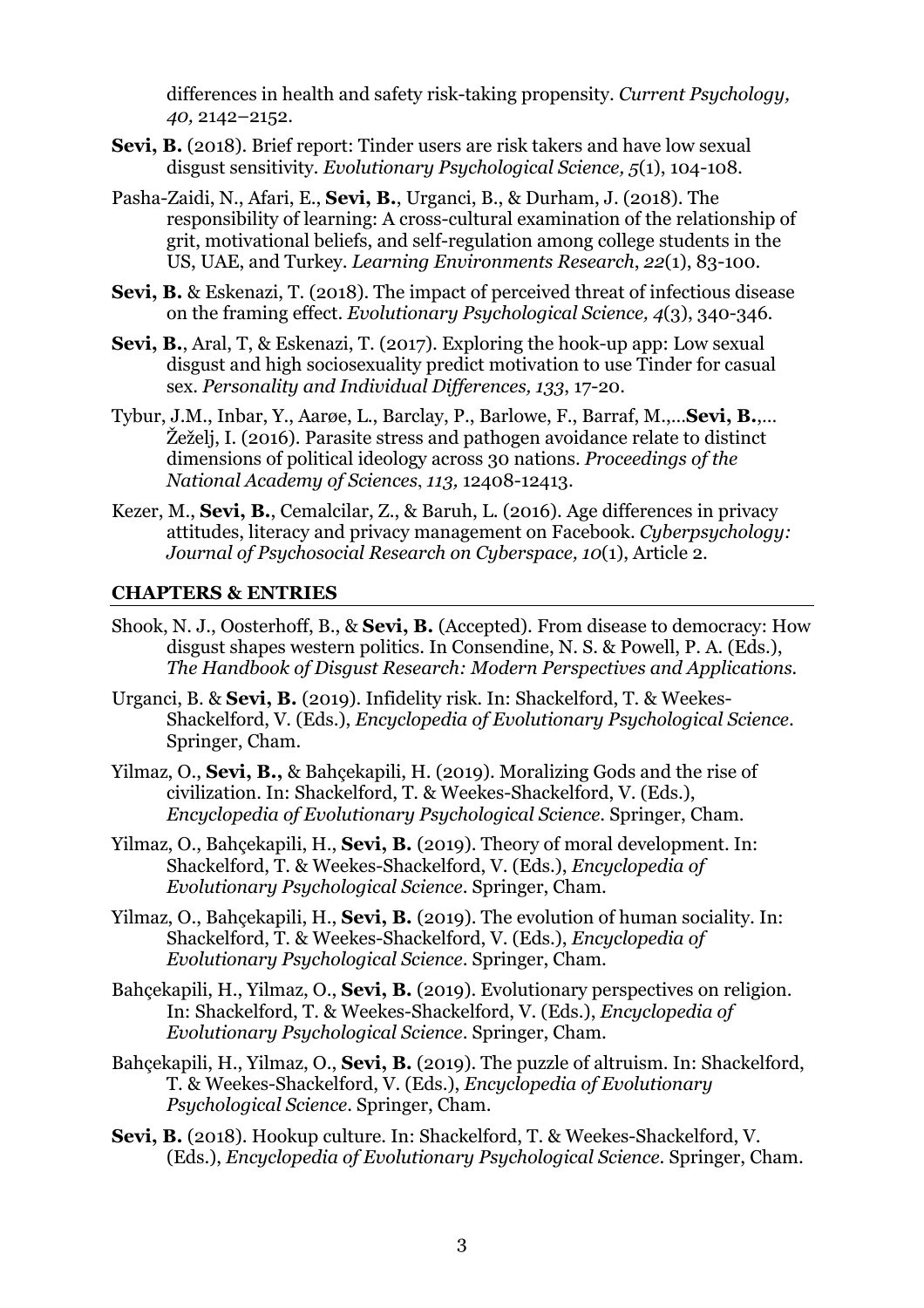#### **CONFERENCE PAPER & PROCEEDINGS**

- **Sevi, B.**, Wilson, J., Strough, J., & Shook, N. (2020). Now you see them, now you don't: Age differences in risk aversion. *Innovation in Aging, 4*(Suppl 1), 365.
- Anderson, S. & **Sevi, B**. (2019, November). Individual, organizational, and policy barriers to professional development for childcare providers: Moderation by rurality. *Panel Paper presented at the 41st Annual Fall Research Conference of Association for Public Policy Analysis & Management, Denver, Colarado, USA.*
- **Sevi, B.**, Aral, T., & Aydinli-Karakulak, A. (2016, November). Mültecilere Karşı Tutumları Açıklayan Etkenler: Algılanan Hastalıklara Açık Olma Değeri ve Bilgi Düzeyi (Factors explaining the attitudes towards refugees: Perceived vulnerability to disease and knowledge level). *In Proceedings of the First Turkish Social Psychology Congress (pp. 253–261).*
- Aral, T., **Sevi, B.**, & Aydinli-Karakulak, A. (2016, November). Göçmen ve mültecilere karşı tutumların yordayıcıları: İğrenme ve gruplar arası kaygı (Predictors of attitudes towards refugees and immigrants: Disgust sensitivity and intergroup anxiety). *In Proceedings of the First Turkish Social Psychology Congress (pp. 527–535).*
- Kezer, M., **Sevi, B.**, Cemalcilar, Z., & Baruh, L. (2016, November). Gizlilik ile ilgili tutumlar ve gizlilik okur-yazarlığı ile facebook kullanımında kişisel veri yönetimi ile ilişkisinin yaş gruplarına göre karşılaştırılması (Age differences in privacy attitudes, literacy and privacy management on Facebook). *In Proceedings of the First Turkish Social Psychology Congress (pp. 579–590).*

#### **RESEARCH PRESENTATIONS**

- **Sevi, B.** & Shook, N. J. (2021, May). Transportation during the Pandemic: Behavioral Immune System Predicts Likelihood of Use. *Flash talk given at 2021 APS Virtual Convention.*
- **Sevi, B.**, Wilson, J. M., Strough, J., & Shook, N.J. (2020, November). Now you see them, now you don't: Age differences in risk aversion. *Poster presented at the annual meeting of the Gerontological Society of America, Virtual Event.*
- **Sevi, B.** & Shook, N. J. (2020, February). Analytic versus intuitive: Exploring the association between the behavioral immune system and style of thinking. *Poster presented at the 21st annual meeting of the Society for Social and Personality Psychology, New Orleans, Louisiana, USA.*
- Moon, J. W., Wongsomboon, V., & **Sevi, B.** (2020, February). Beliefs about men's sexual self-control and their moral implications. *Poster presented at the 21st annual meeting of the Society for Social and Personality Psychology: Evolutionary Psychology Preconference, New Orleans, Louisiana, USA.*
- Yilmaz, O., Bahcekapili, H., Harma, M., & **Sevi, B.** (2020, February). Intergroup tolerance leads to subjective morality which in turn is associated with (but does not lead to) reduced religiosity. *Poster presented at the 21st annual meeting of the Society for Social and Personality Psychology: Psychology of Religion & Spirituality Preconference, New Orleans, Louisiana, USA.*
- Moon, J. W., Wongsomboon, V., & **Sevi, B.** (2020, February). Stereotypes about men's sexuality predict moralization of public immodesty. *Paper presented at the Behavioural Economics, Society and Technology (BEST) Conference on Human Behaviour & Decision Making, Brisbane, Queensland, Australia.*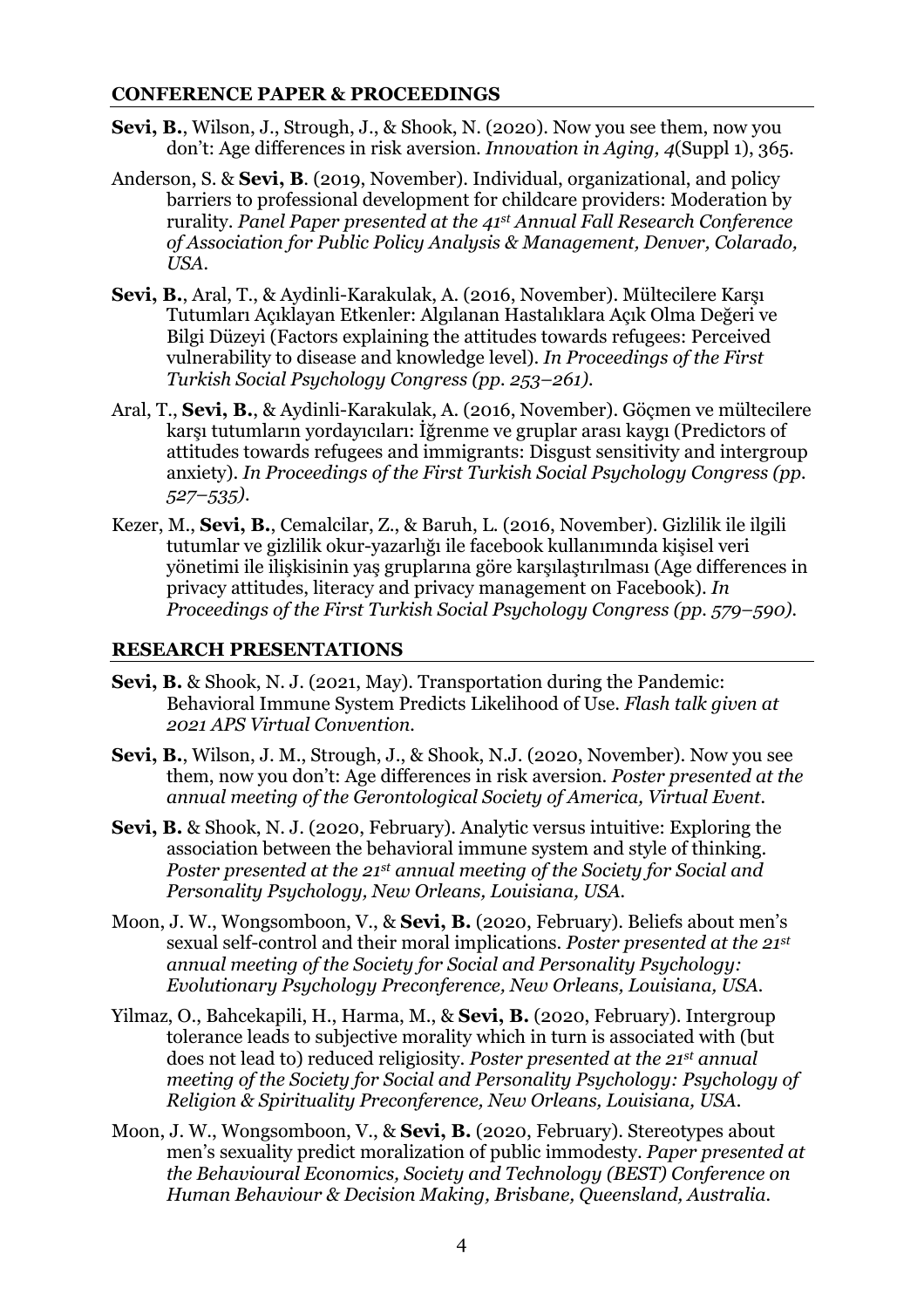- **Sevi, B.** & Dogruyol, B. (2019, December). Aydınlık kişilik özelliklerinin çöpçatanlık uygulaması Tinder ile ilişkisi (Relation of the light triad traits with the dating application Tinder). *Data blitz presentation given at the 3rd Social Psychology Congress, İstanbul, Turkey.*
- Dogruyol, B. & **Sevi, B.** (2019, December). Ahlaki temellerin çöpçatanlık uygulaması Tinder ile ilişkisi (Relation of the moral foundations with the dating application Tinder). *Data blitz presentation given at the 3rd Social Psychology Congress, İstanbul, Turkey.*
- Urganci, B. & **Sevi, B.** (2019, December). Algılanan partner duyarlılığının depresyon düzeyi ile ilişkisi: Algılanan evlilik sonlanması riskinin aracı rolü (The relation between perceived partner responsiveness and level of depression: The mediation role on marital risk). *Data blitz presentation given at the 3rd Social Psychology Congress, İstanbul, Turkey*
- **Sevi, B.** & Shook, N. J. (2019, May). Why not donate, are you disgusted?: The relation between the emotion of disgust and organ donation attitudes. *Poster presented at the 31st Annual Convention of Association for Psychological Science, Washington, D.C., USA***.**
- **Sevi, B.**, Altman, N., Ford, C. G, & Shook, N. J. (2019, February). To kneel or not to kneel: Right-wing authoritarianism predicts attitudes toward nfl kneeling Protests. *Poster presented at the 20th annual meeting of the Society for Social and Personality Psychology, Portland, Oregon, USA.*
- **Sevi, B.** & Shook, N. J. (2019, February) Why not donate?: The behavioral immune system and dangerous world beliefs predict organ donation attitudes. *Poster presented at the 20th annual meeting of the Society for Social and Personality Psychology: Evolutionary Psychology Preconference Portland, Oregon, USA***.**
- **Sevi, B.** (2019, January). Elaborating on the effect of perceptual disease cues on immune markers: A replication study. *Data blitz given at West Virginia University Monthly Meeting of Biomedical & Behavioral Sciences, Morgantown, WV, USA.*
- **Sevi, B.** (2018, November). Çöpçatanlik uygulamalarinin karanlik yüzü: Kişilik özelliklerinin karanlik üçlüsünün çöpçatanlik uygulamasi Tinder ile ilişkisi (The dark side of Tinder: The relation of dark triad of personality with the dating app Tinder). *Oral presentation given at the 20th Turkish Psychology Congress, Ankara, Turkey.*
- **Sevi, B.** (2018, November). Bekar kalma korkusunun cinsel iğrenmeyi azaltici etkisi: Aracı etken olarak cinselliği ilişki başlatmak için kullanma (Downgrading influence of fear of being single on sexual disgust: Using sex for relationship initiation as a mediator). *Poster presented at the 20th Turkish Psychology Congress, Ankara, Turkey.*
- **Sevi, B.** & Shook, N. J. (2018, September). Why not donate?: Behavioral immune system predicts organ donation attitudes. *Oral presentation given at West Virginia University Monthly Meeting of Biomedical & Behavioral Sciences, Morgantown, WV, USA.*
- **Sevi, B.**, Aral, T. & Korkmaz, A. (2018, July). Exploring the hook-up app according to genders: Sexual disgust and sociosexuality as predictors of motivation to use Tinder for casual sex. *Poster presented at the 30th annual meeting of the Human Behavior and Evolution Society, Amsterdam, Netherlands.*
- Mutluoglu, A., **Sevi, B.** & Kezer, M. (2018, March). Hackers are the new pathogens: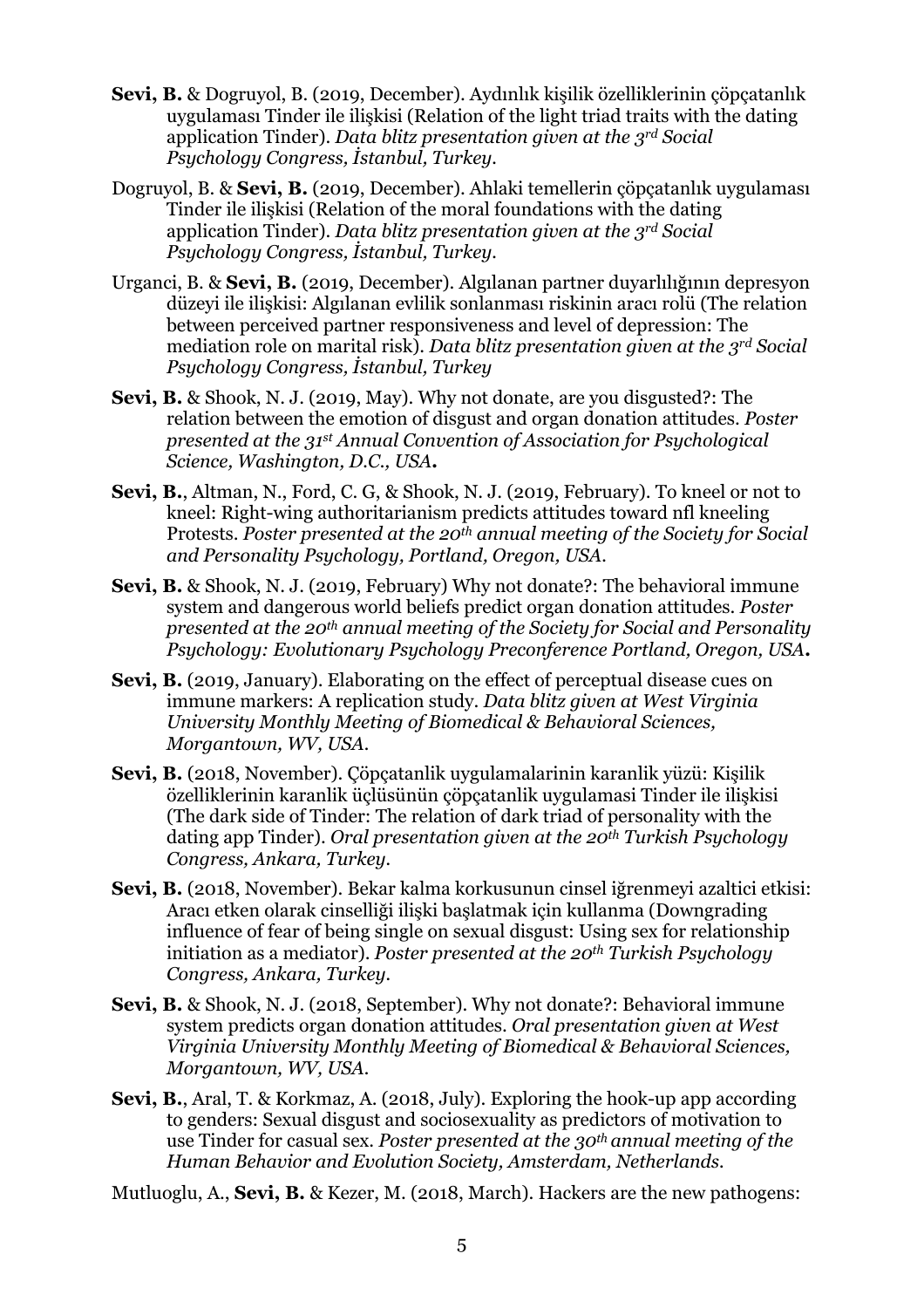Social conservatism mediates the relation between behavioral immune system and online privacy attitudes. *Poster presented at the 19th annual meeting of the Society for Social and Personality Psychology, Atlanta, Georgia, USA.*

- Yilmaz, O., Bahcekapili, H., Harma, M., & **Sevi, B.** (2018, March) Intergroup tolerance predict subjective morality which in turn predicts religiosity in Turkey and USA. *Poster presented at the 19th annual meeting of the Society for Social and Personality Psychology: Psychology of Religion & Spirituality Preconference, Atlanta, Georgia, USA.*
- **Sevi, B.** & Eskenazi, T. (2018, March). The dusty frame: The effects of behavioral immune system on the framing effect. *Poster presented at the 19th annual meeting of the Society for Social and Personality Psychology, Atlanta, Georgia, USA.*
- Aral, T. & **Sevi, B.** (2017, March). Ew Tinder: Disgust and gender as an individual difference for usage differences of tinder. *Poster presented at the 2nd Biennial International Convention of Psychological Science, Vienna, Austria.*
- **Sevi, B.**, Yilmaz, O., Bahcekapili, H., & Harma, M. (2017, January). Morality shaping religiosity: Intergroup tolerance leads to subjective morality which in turn decreases religiosity. *Poster presented at the 18th annual meeting of the Society for Social and Personality Psychology, San Antonio, Texas, USA.*
- Kezer, M., **Sevi, B.**, Cemalcilar, Z., & Baruh, L. (2017, January). Age differences in privacy attitudes, literacy and privacy management on Facebook. *Poster presented at the 18th annual meeting of the Society for Social and Personality Psychology, San Antonio, Texas, USA.*
- Aral, T., **Sevi, B.**, Aydinli-Karakulak, A., & Nigdeli, B. (2017, January). Investigating attitudes towards immigrants and refugees: False belief and contact quality as two cues. *Poster presented at the 18th annual meeting of the Society for Social and Personality Psychology: Political Psychology Preconference, San Antonio, Texas, USA.*
- **Sevi, B.**, Aral, T., & Aydinli-Karakulak, A. (2016, November). Mültecilere Karşı Tutumları Açıklayan Etkenler: Algılanan Hastalıklara Açık Olma Değeri ve Bilgi Düzeyi (Factors explaining the attitudes towards refugees: Perceived vulnerability to disease and knowledge level). *Oral presentation given at the 1st Social Psychology Congress, Ankara, Turkey.*
- Aral, T., **Sevi, B.**, & Aydinli-Karakulak, A. (2016, November). Göçmen ve mültecilere karşı tutumların yordayıcıları: İğrenme ve gruplar arası kaygı (Predictors of attitudes towards refugees and immigrants: Disgust sensitivity and intergroup anxiety). *Poster presented at the 1st Social Psychology Congress, Ankara, Turkey.*
- Kezer, M., **Sevi, B.**, Cemalcilar, Z., & Baruh, L. (2016, November). Gizlilik ile ilgili tutumlar ve gizlilik okur-yazarlığı ile Facebook kullanımında kişisel veri yönetimi ile ilişkisinin yaş gruplarına göre karşılaştırılması (Age differences in privacy attitudes, literacy and privacy management on Facebook). *Poster presented at the 1st Social Psychology Congress, Ankara, Turkey.*
- **Sevi, B.** & Allen, J. W. P**.** (2016, September). Dini sembollerin özsaygı üzerindeki etkisi (Effects of religios symbols on self-esteem). *Poster presented at the 19th Turkish Psychology Congress, Izmir, Turkey.*
- **Sevi, B.** (2014, June). Teolojik inançların akademik hayata etkileri (Effects of theological beliefs in the academic environment). *Poster presented at the 19th*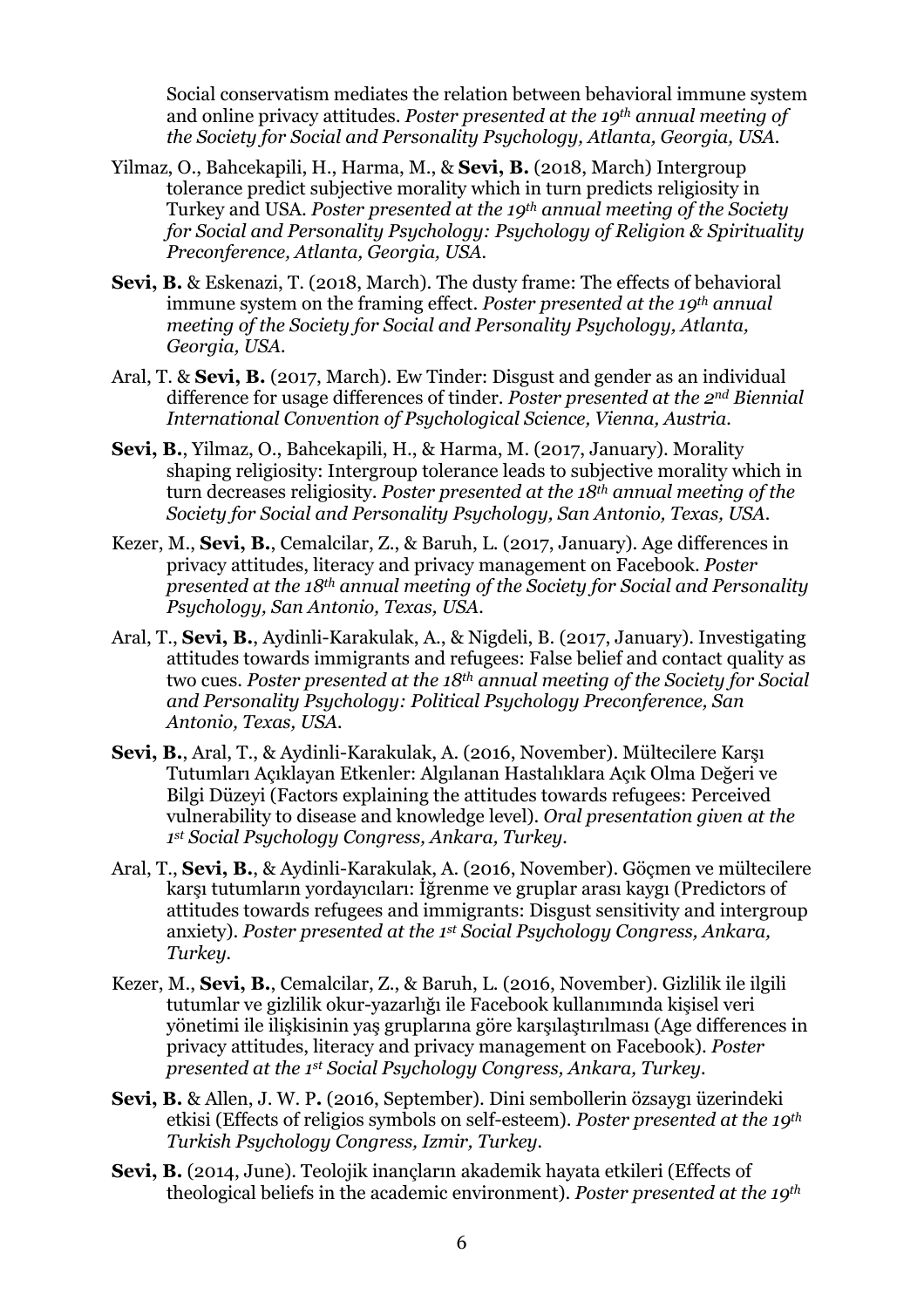# **TEACHING**

| Lab Instructor            |  |
|---------------------------|--|
|                           |  |
|                           |  |
| <b>Teaching Assistant</b> |  |
|                           |  |
|                           |  |
|                           |  |
| <b>Guest Lecturer</b>     |  |
|                           |  |

# **SERVICE**

# **Editorial**

| Associate Editor (Journal of European Psychology Students) 2021-present |  |
|-------------------------------------------------------------------------|--|
|                                                                         |  |
|                                                                         |  |

# **Ad-hoc Journal Reviewer**

| Body Image                                       |  |
|--------------------------------------------------|--|
| British Journal of Social Psychology             |  |
| Cyberpsychology, Behavior, and Social Networking |  |
| Current Psychology                               |  |
| Evolutionary Psychological Science               |  |
| Journal of Environmental Psychology              |  |
| Journal of Individual Differences                |  |
| Journal of Social and Personal Relationships     |  |
| Journal of Theoretical Social Psychology         |  |
| Media Psychology                                 |  |
| New Ideas in Psychology                          |  |
| Personality and Individual Differences           |  |
| <b>PLOS ONE</b>                                  |  |
| Psychological Reports                            |  |
| Social Sciences & Humanities Open                |  |
| Social Science & Medicine                        |  |

# **Poster Reviewer**

SPSP Psychology Undergraduate Student Poster Award (2018) WVU Psychology Department Capstone Poster Session (2017, 2019)

# **PROFESSIONAL DEVELOPMENT**

| • Workshop given by Daniel Bauer & Patrick Curran                     |  |
|-----------------------------------------------------------------------|--|
|                                                                       |  |
| • Webinar presented by Alexander Etz, Irvine Julia Haaf, & Johnny van |  |
| Doorn                                                                 |  |
|                                                                       |  |
|                                                                       |  |